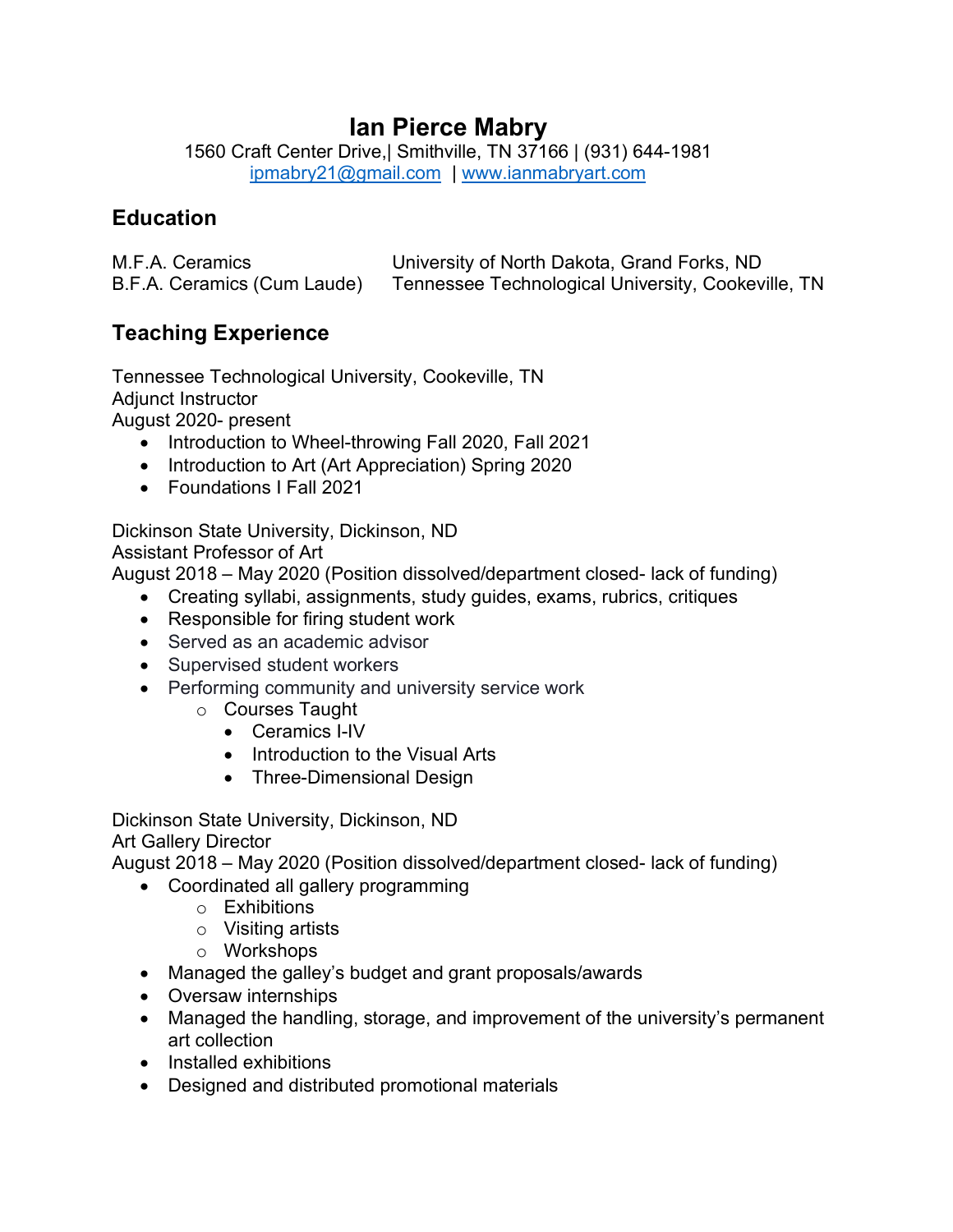University of North Dakota, Grand Forks, ND Adjunct Instructor August 2016- May 2018

- Introduction to Ceramics
- Special Topics

University of North Dakota, Grand Forks, ND Graduate Teaching Assistant August 2012- May 2015

- Introduction to the Visual Arts (Instructor of Record)
- Introduction to Ceramics (Instructor of Record)

# **Artist-in-Residence**

Appalachian Center for Craft, Smithville, TN Artist in Residence August 2020 – present

- Oversee studio daily operation including but not limited to:
	- o Glaze mixing
	- o Firing of kilns- electric, gas, soda, salt
	- o Clay mixing
	- o Student help sessions
	- o Studio inventory/ordering of materials
	- o Repair of electric kilns, wheels, studio equipment

University of North Dakota, Grand Forks, ND Artist in Residence August 2016- May 2018

- Oversee studio daily operation including but not limited to:
	- o Glaze mixing
	- o Firing of kilns- electric, gas, soda, salt
	- o Clay mixing
	- o Student help sessions
	- o Studio inventory/ordering of materials
	- o Repair of electric kilns, wheels, studio equipment

## **Exhibitions**

#### **Solo Exhibitions**

- 2018 *Concatenation*, Mind's Eye Gallery, Dickinson, ND
- 2017 *Encompass*, University of North Dakota, Grand Forks, ND
- 2016 *Continuum,* University of North Dakota, Grand Forks, ND
- 2015 *Interconnected*, MFA Thesis Exhibition, University of North Dakota, Grand Forks, ND
- 2009 *Curious Testament*, BFA Thesis Exhibition, Appalachian Center for Craft, Smithville, TN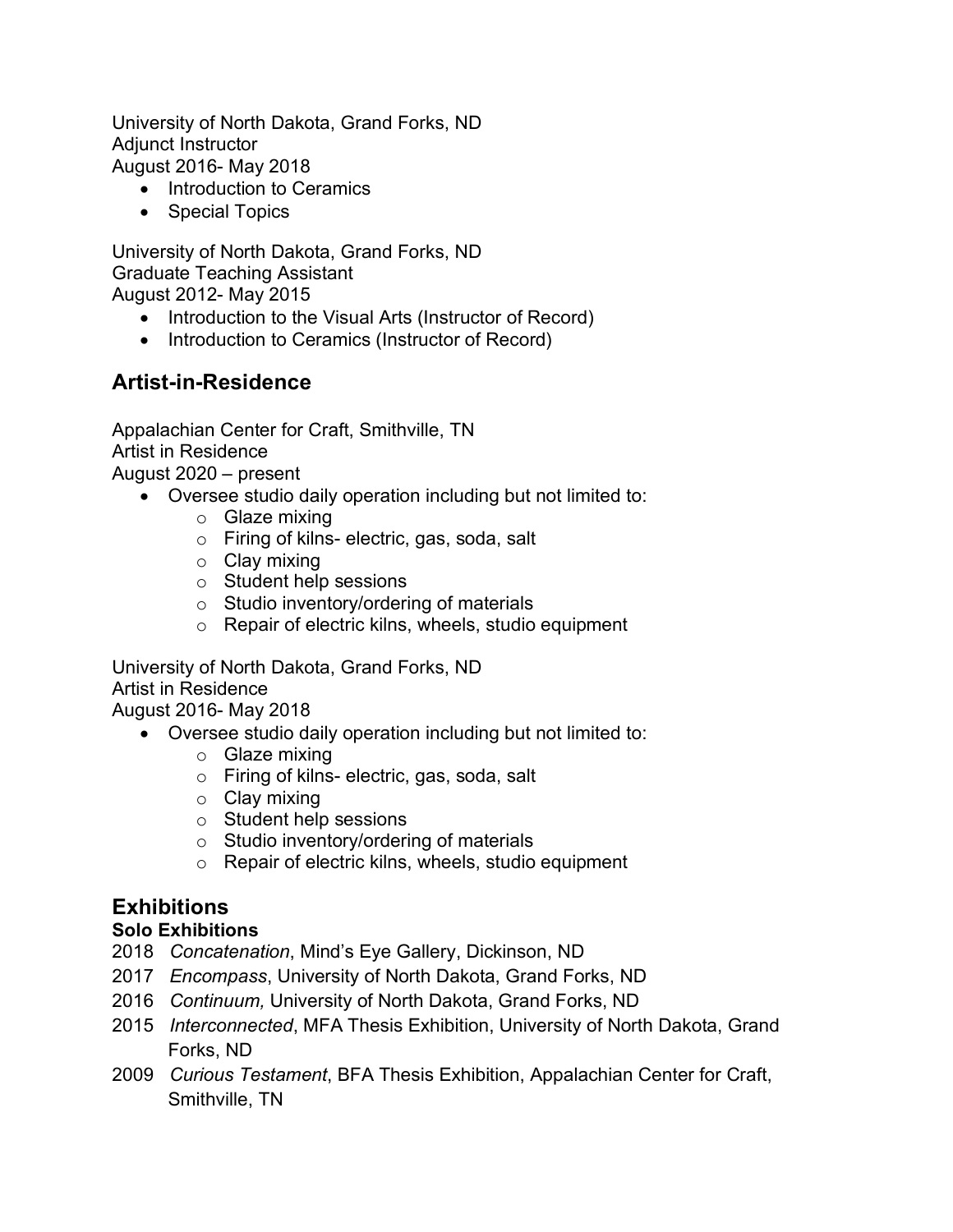#### **Selected Juried and Group Exhibitions**

- 2021 *Abstracted*, Art Fluent, (Online Exhibition)
- 2021 *A Ceramics Exhibition*, The In Art Gallery, (Online Exhibition)
- 2021 *The Really, Really Good Abstract Art Show*, ShockBoxx Gallery, Hermosa Beach, CA
- 2021 *Summer Workshop Artists' Showcase*, Appalachian Center for Craft, Smithville, TN
- 2021 *Object Relations*, Appalachian Center for Craft, Smithville, TN
- 2021 *Clay Center Sculpture National*, Clay Center of New Orleans, New Orleans, LA
- 2021 *Down East National Juried Indoor Sculpture Exhibition*, Emerge Gallery & Art Center, Greenville, NC
- 2021 *All Abstract*, 311 Gallery, Raleigh, NC
- 2020 *Artist in Residence Showcase*, Appalachian Center for Craft, Smithville, TN
- 2020 *Abstractions*, The Cultural Center of Cape Code, South Yarmouth, MA
- 2019 *49th Annual Badlands Art Show,* Ramada Grand Dakota Lodge, Dickinson, ND
- 2019 *Momentary*, Two Person Show ARCC Gallery, Aberdeen, SD
- 2019 *When We Collaborate*, Clay Arts Vegas, Las Vegas, NV
- 2019 *DSU Art Faculty Exhibition*, Mind's Eye Gallery, Dickinson, ND
- 2019 *Community Art Show*, Joachim Regional Museum, Dickinson, ND
- 2017 *When Things Are Strange,* Colonel Eugene Myers Gallery, Grand Forks, ND
- 2017 *Images on Clay*, Clay Arts Vegas, Las Vegas, NV
- 2016 *21st National Ceramic Competition*, San Angelo Museum of Fine Arts, San Angelo, TX (catalogue)
- 2016 *Mountain Standard Clay*, Foothills Art Center, Golden, CO
- 2016 *Cup Show,* Clay Arts Vegas, Las Vegas, NV
- 2015 *Juried Student Exhibition*, University of North Dakota, Grand Forks, ND Best in Show Award
- 2014 *Juried Student Exhibition*, University of North Dakota, Grand Forks, ND Second Place Award

## **Lectures/Workshops**

- 2021 *The Gestural Figure*, High School Summer Intensive, Appalachian Center for Craft, Smithville, TN
- 2021 *Clay to Z*, weeklong workshop, Appalachian Center for Craft, Smithville, TN
- 2020 Virtual Workshops/Demonstrations, *Lidded Boxes/Stiff-Slab Construction*, Appalachian Center for Craft, Smithville, TN
- 2019 Lecture/Guest Juror, *Annual Juried Student Exhibition*, Northern State University, Aberdeen, SD

## **Publications**

*500 FIGURES IN CLAY*, VOLUME 2, Pg. 139, Lark Books, New York, NY

### **Collections**

UND Art Collections, Grand Forks, ND